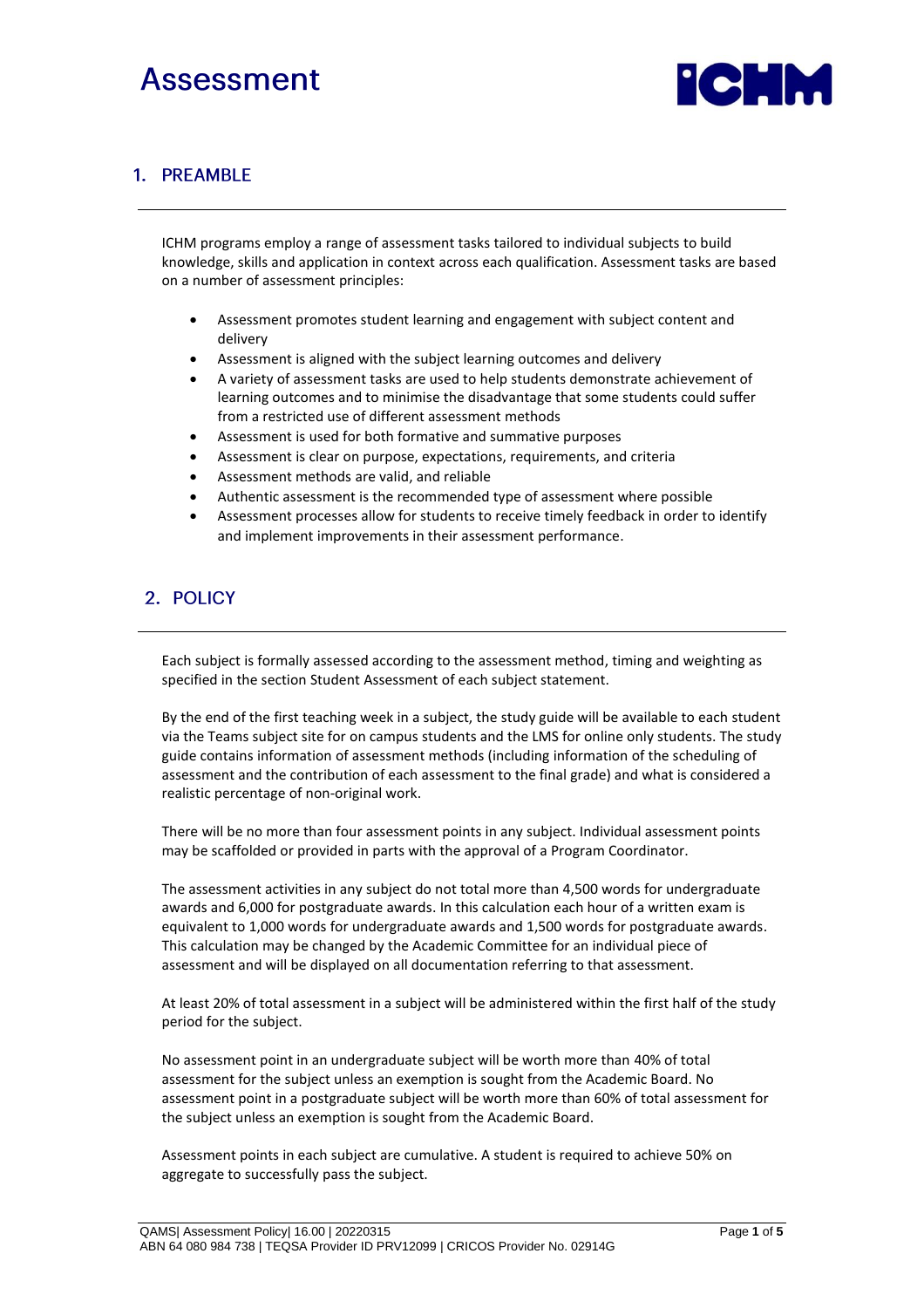A student who fails a subject for the third time is not permitted to re-enrol in that subject.

The Academic Committee reviews and approves student results, hears and determines student appeals, and relevant student applications for extensions and supplementary assessments. The Academic Committee recommends students to the Academic Board for conferral once all requirements of the course have been completed.

Only those students are eligible for conferral and release of academic transcript and completion documents.

# 3. PROCEDURE

#### **Supplementary Assessment**

A subject lecturer may award a supplementary assessment where a student attains 45% to 49% in an assessment point. The supplementary assessment may be a resubmission of the original assessment piece. A supplementary assessment must be completed within 10 weekdays of the student being notified by the subject lecturer. Where a supplementary assessment has been awarded, the maximum mark achievable for the assessment point is 50%.

The Academic Committee may award a supplementary assessment when considering final results for subjects. Such supplementary assessments could be awarded on medical, compassionate, academic or other special considerations. Where a supplementary assessment has been awarded for the subject, the maximum mark achievable for the subject is 50%. A supplementary assessment must be completed within 10 weekdays of the student being notified by the Academic Committee unless an alternate specified date has been set by the Academic Committee due to extenuating circumstances. Failure to submit by the due date will result in a fail grade of the supplementary assessment. Failure of the supplementary assessment will result in a fail grade for the subject.

In the granting of a supplementary assessment the full range of grades may be available for situations involving medical, compassionate, or special considerations. This must be approved by the Academic Committee.

#### **Submission dates and extensions**

Failure to submit work by the nominated "due time and date" on Turnitin will result in a penalty of 5% of the total available mark for each day beyond the due time and date. An extension on the due time and date for an assignment or report may be granted by the subject lecturer for a period of up to two weeks. Written application on the appropriate 'Extension Request' form must be made a minimum of 5 days prior to the due date of the assessment, at which point a draft copy of work commenced must be presented to the subject lecturer.

All ICHM students are provided with access to their own dedicated 'OneDrive' account. It is the student's responsibility to use this account to save and back up all written assessment work. Requests for extensions due to the loss of work based upon failing to use OneDrive will not be accepted.

If an extension greater than two weeks is required, a written request must be received by the Program Director Academic 5 days prior to the due date of the assessment, at which point a draft copy of work commenced must be presented. The Program Director Academic and two Program Coordinators must convene within 48 hours of receipt of the request to determine the approval of the extension request. A majority approval is required for the extension to be granted.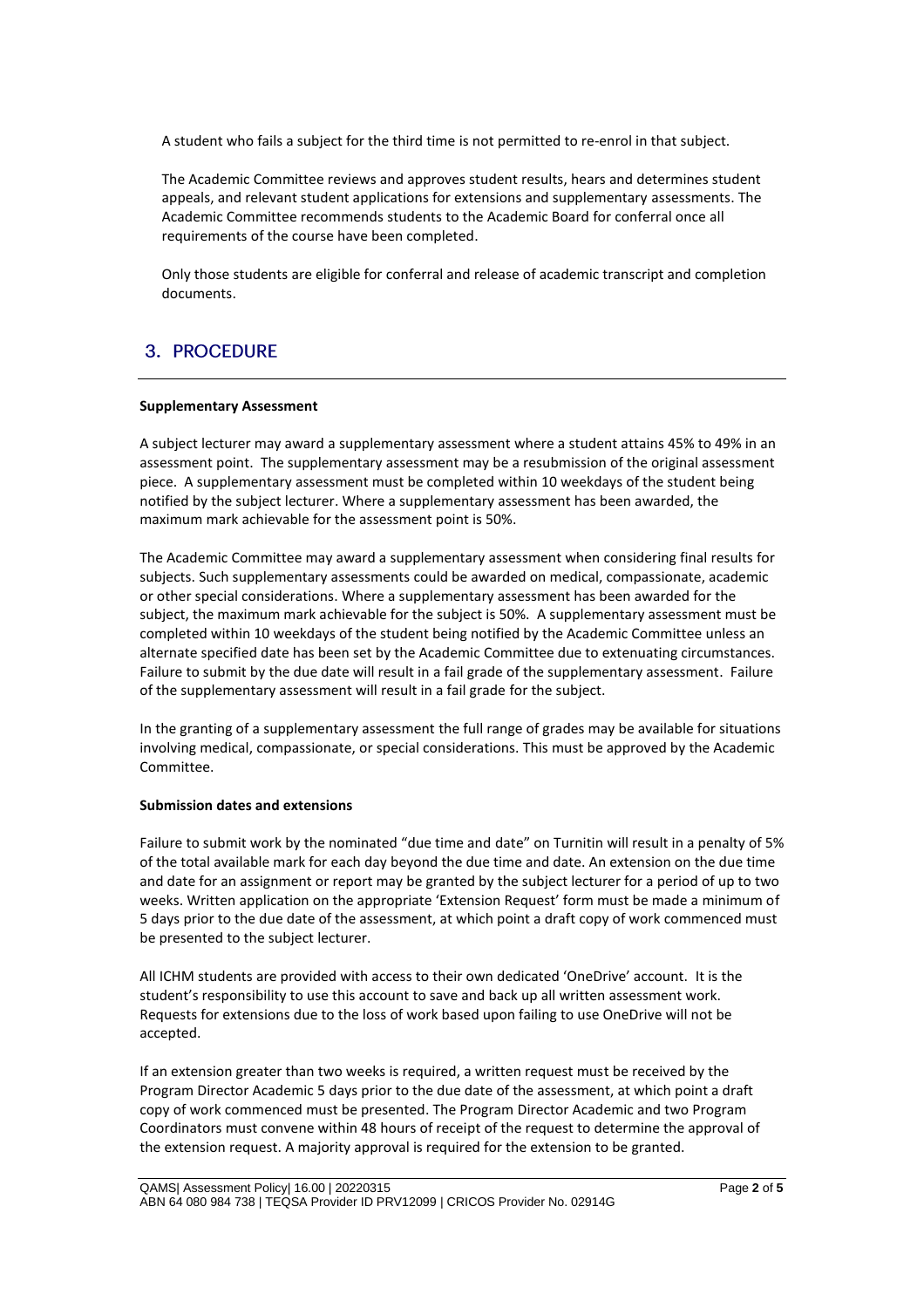If an extension is being sought based on medical grounds, the approved ICHM Medical Certificate form must be used to support this application.

If an extension is granted and the work is not submitted by the new, approved due time and date, a 0% will be recorded for the assessment point.

#### **Tests, Examinations, Presentations and timed, date specified assessments**

Attendance **at tests, examinations, presentations and timed, date specified assessments**  is compulsory. Failure to sit for these at the set time and date without written permission from the Program Director Academic or delegate will result in 0% being recorded for the assessment point.

- In the event of illness or other extenuating circumstance, a student must email [academiccommittee@ichm.edu.au](mailto:academiccommittee@ichm.edu.au) prior to the commencement of the assessment and advise of their non-attendance. The student is then required to email, within 24 hours of the completion of the assessment, a completed copy of the ICHM Medical Certificate form or other documentation approved by the Program Director Academic, supporting such illness or other extenuating circumstance. Failure to provide the required documentation within the specified timeframe will result in a 0% Fail being awarded for the assessment point.
- Students who are ill or have experienced an extenuating circumstance on the day of the assessment and are able to provide medical or alternate evidence to support that, may defer the assessment or elect to attempt the assessment. They must, however, so declare that to the Invigilator or Lecturer at the commencement of the assessment. Subsequent appeals in relation to diminished capacity to the Academic Committee requesting a supplementary examination before finalizing the result of that examination will only be considered if the diminished capacity was so declared.

#### **Conduct of examinations**

Having entered the examination room, a student shall not:

- Be in possession of any books, notes, diagrams or programmable calculators / dictionaries or any electronic devices or materials other than those which the subject lecturer has specified may be taken into that particular examination; or
- Directly or indirectly give assistance to any other student; or
- Directly or indirectly accept assistance from any other student; or
- Permit any other student to copy from or otherwise use his or her examination papers; or
- Use any examination papers of any other students; or
- By any other improper means whatever obtain or endeavour to obtain, directly or indirectly, assistance in their work, or give or endeavour to give directly or indirectly, assistance to any other student.

Any breach of the above requirements is dealt with in accordance with the Academic Integrity Policy.

Students are not permitted to leave an examination room within the last 10 minutes of an examination ending.

Students are not re-admitted to an examination room after they have left it unless during the full period of the absence the candidate has been under approved supervision.

Students are required to obey any instructions given by an examination supervisor for the proper conduct of the examination.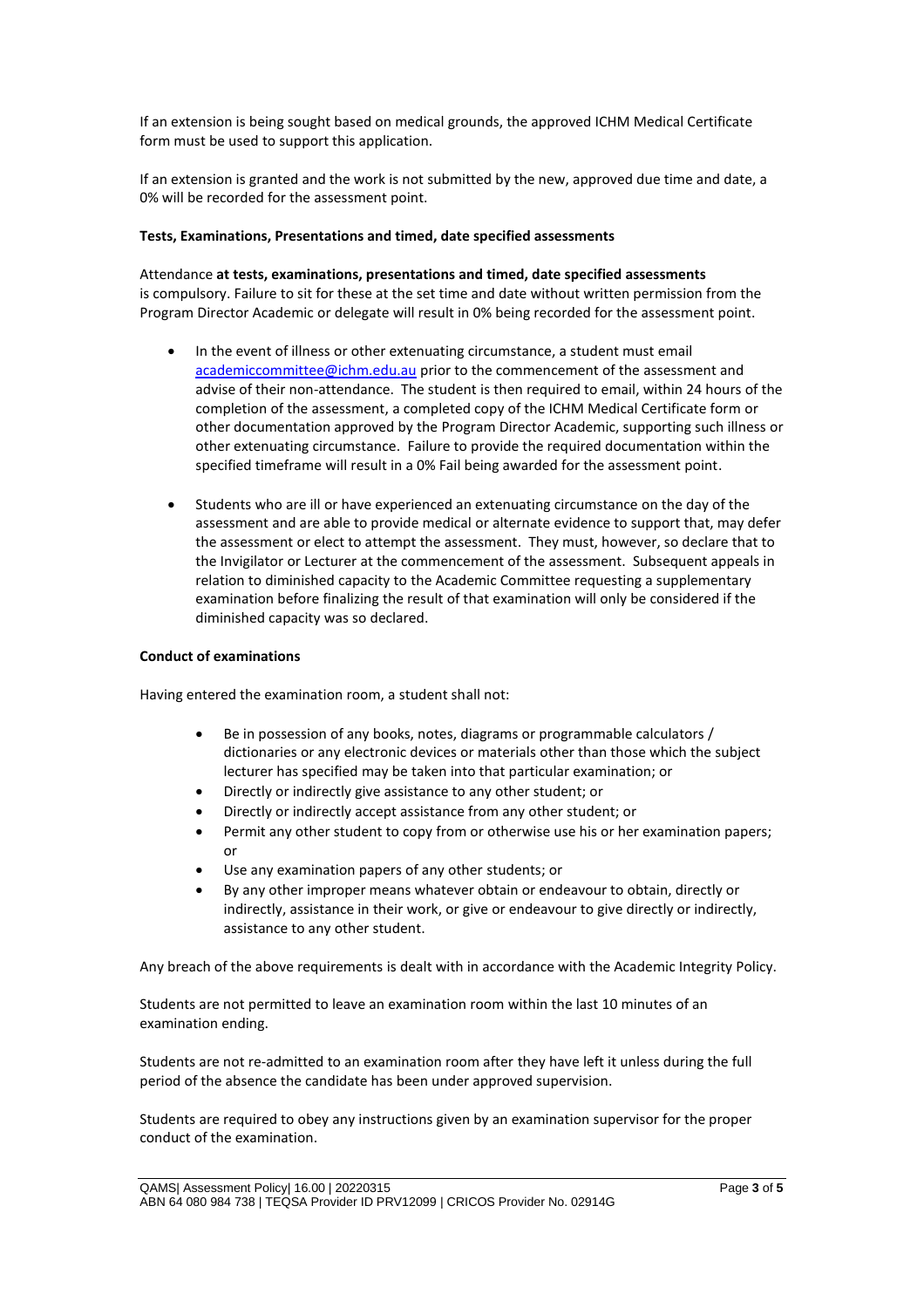- In the event of a fire alarm or other unexpected emergency requiring an evacuation of the building during the conduct of an examination or assessment, the examination shall be immediately suspended, and the examination room locked. All papers and personal effects are to remain in the room.
- The supervisor of the examination or assessment will make the decision whether to resume the examination or assessment following the "all clear" based on the circumstances.
- If the examination or assessment is cancelled, the examination will be declared invalid and a new time and date will be set for a replacement examination or assessment as soon as practical.

A student may not communicate with a member of the lecturing staff on any matter relating to any examination between the holding of that examination and the publication of results unless specifically authorised by the Program Director Academic or delegate.

# 4. REVIEW

The Program Director Academic is responsible for the review of this policy on a 3-yearly basis.

# 5. APPROVAL

The Academic Board must approve any change to this Assessment Policy and Procedure.

| Assessment                |                           |  |
|---------------------------|---------------------------|--|
| <b>Policy Owner</b>       | Program Director Academic |  |
| <b>Version Number</b>     | 16.0                      |  |
| <b>Approval Authority</b> | Academic Board            |  |
| <b>Approval Date</b>      | 15 March 2022             |  |
| <b>Next Review Date</b>   | <b>March 2025</b>         |  |